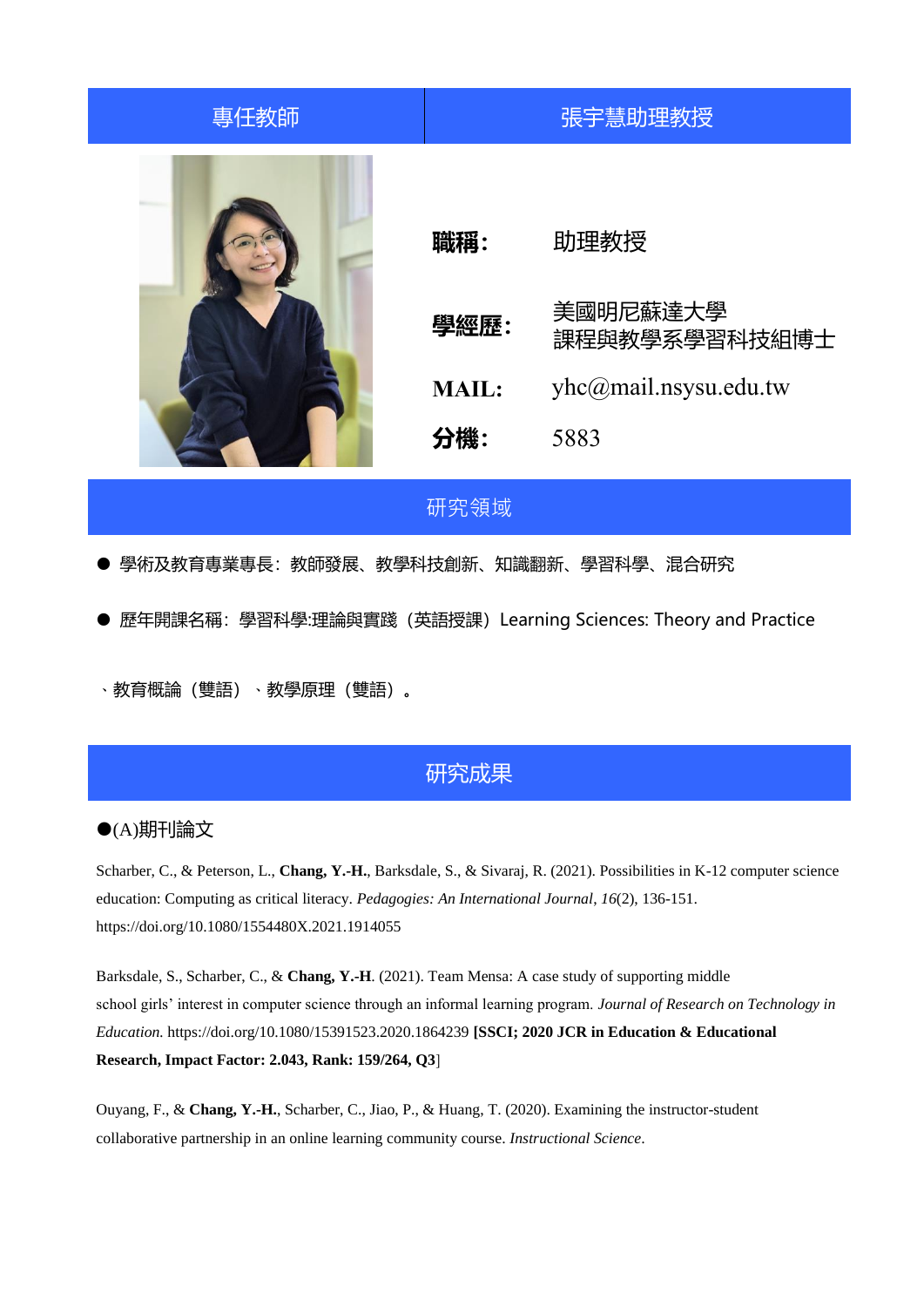https://doi.org/10.1007/s11251-020-09507-4 **[SSCI; 2020 JCR in Education & Educational Research, Impact Factor: 2.62, Rank: 108/264, Q2**]

Ouyang, F., & **Chang, Y.-H.** (2019). The relationships between social participatory roles and cognitive engagement levels in online discussions. *BritishJournal of Educational Technology, 50*(3), 1396-1414*.*  https://doi.org/10.1111/bjet.12647 **[SSCI; 2020 JCR in Education and Educational Research, Impact Factor: 4.929, Rank: 19/264, Q1**]

**Chang, Y.-H.**, & Peterson, L. (2018). Pre-service teachers' perceptions of computational thinking. *Journal of Technology and Teacher Education*, *26*(3), 353-374.

Chen, B., **Chang, Y.-H.**, Ouyang, F., & Zhou, W. (2018). Fostering student engagement in online discussion through social learning analytics. *The Internet and Higher Education, 37*, 21-30. https://doi.org/10.1016/j.iheduc.2017.12.002 **[SSCI; 2020 JCR Education and Educational Research, Impact Factor: 7.178, Rank: 5/264, Q1**]

Lin, P. Y., **Chang, Y.-H.**, Lin, H. T., & Hong, H. Y. (2016). Fostering college students' creative capacity through computer-supported knowledge building. *Journal of Computers in Education, 4*(1), 43-56. https://doi.org/10.1007/s40692-016-0063-4

Hong, H. Y., **Chang, Y.-H.**, & Chai, C. S. (2014). Fostering a collaborative and creative climate in a college class through idea-centered knowledge-building. *Instructional Science, 42*(3), 389-407. http://dx.doi.org/10.1007/s11251- 013-9289-y **[SSCI; 2020 JCR in Education and Educational Research, Impact Factor: 2.62, Rank: 108/264, Q2**]

#### (B)研討會論文

- Chen, B., **Chang, Y.-H.**, & Groos, D. (2020, November) *Crisscrossing Information Spaces with the IdeaMagnets Tool*. Paper presented at the 2020 Knowledge Building Summer Institute, Online due to COVID-19.
- Ouyang, F., **Chang, Y.-H.**, & Scharber, C. (2020). Can an Instructor and Students Build Collaborative Partnership in an Online Course? In *Proceeding of 14th International Conference of the Learning Sciences (ICLS).* Nashville, TN: International Society of the Learning Sciences.
- Chen, B., **Chang, Y.-H.**, & Groos, D. (2020). Bridging Public Discourse and Knowledge Building Discourse in Science Classrooms with the IdeaMagnets Tool. In *Proceeding of 14th International Conference of the Learning Sciences (ICLS).* Nashville, TN: International Society of the Learning Sciences.
- **Chang, Y.-H.**, Barksdale, S., Peterson, L. & Scharber, C. (2019). Development of Girls' Interests and Identities in Computer Sciences within an CSCL Environment. In Lund, K., Niccolai, G. P., Lavoué, E., Hmelo-Silver, C., Gweon, G., & Baker, M. (Eds*.), A Wide Lens: Combining Embodied, Enactive, Extended, and Embedded*  Learning in Collaborative Settings, 13th International Conference on Computer Supported Collaborative *Learning (CSCL)* (2), 825-826. Lyon, France: International Society of the Learning Sciences.
- **Chang, Y.H.**, & Chen, B.D. (2019, April). *Teachers as Co-designers of a Knowledge Building Environments*. Paper presented at Knowledge Building Summer Institute, Toronto, Canada.

Scharber C., Peterson, L., **Chang, Y.H.**, Barksdale, S., Constantine, A., Sivaraj, R. & Englund, J. (2019).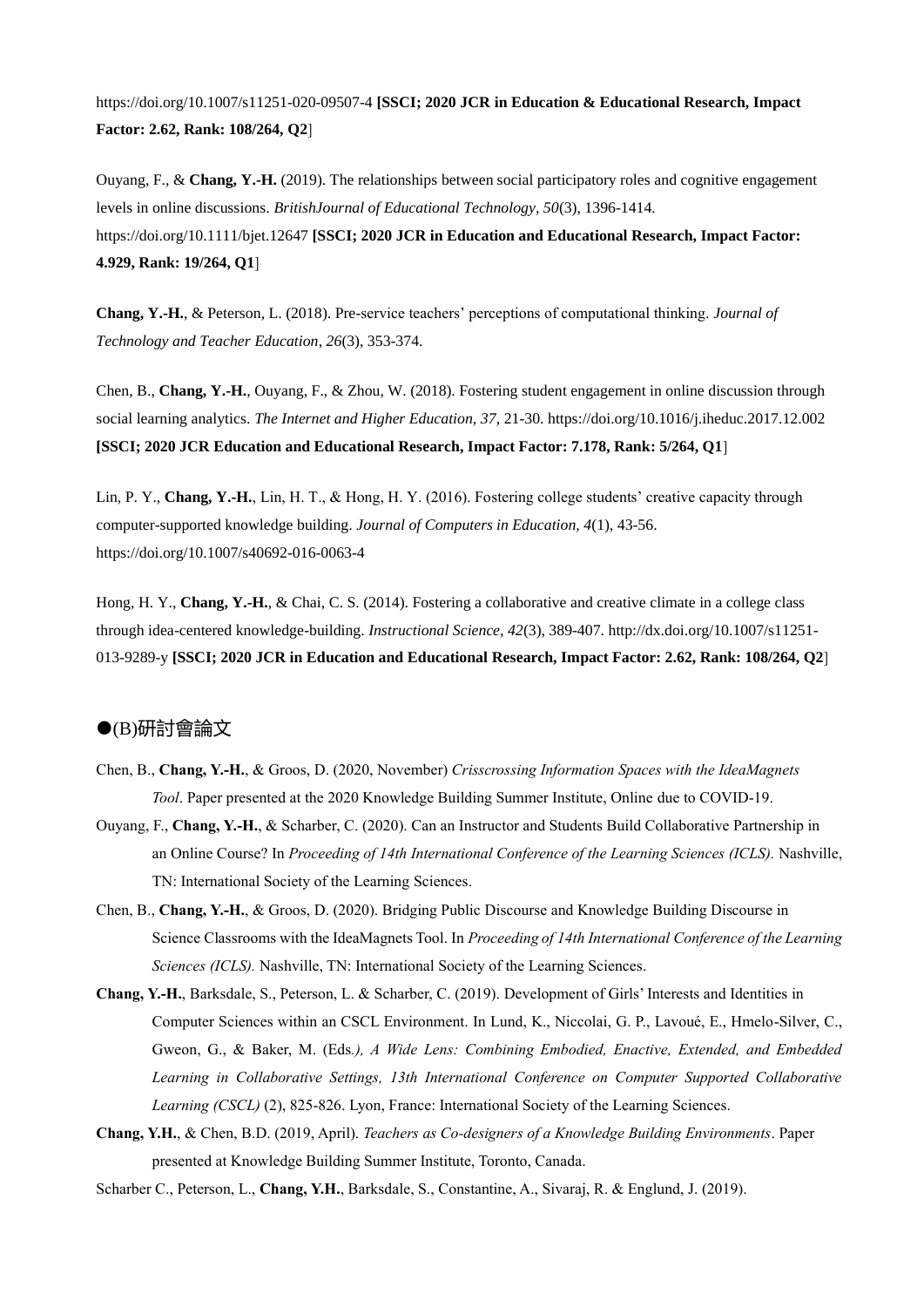Computational Participation & Computer Science with Middle School Girls. In Lund, K., Niccolai, G. P., Lavoué, E., Hmelo-Silver, C., Gweon, G., and Baker, M. (Eds*.), A Wide Lens: Combining Embodied, Enactive, Extended, and Embedded Learning in Collaborative Settings, 13th International Conference on Computer Supported Collaborative Learning (CSCL)* (2), 616-619. Lyon, France: International Society of the Learning Sciences.

- Scharber C., **Chang, Y.H.**, Barksdale, S., Peterson, L., Sivaraj, R., Constantine, A. & Englund, J. (2019). SciGirls Code: Computational Participation for Middle School Girls. In Proceedings of *the Association for Computing Machinery's Special Interest Group on Computer Science Education (SIGCSE) 2019*. https://doi.org/10.1145/3287324.3293800
- **Chang, Y.-H.** & Peterson, L. (2018). 'It opens up a new way of thinking, but…': Implications from pre-service teachers' awareness of computational thinking. In *Proceedings of International Conference on Computational Thinking Education 2018*.
- **Chang, Y.-H.** (2018). A Learning Sciences Perspective on the Development of Teachers' Digital identity. In Kay, J. & Luckin, R. (Eds.), *Rethinking Learning in the Digital Age: Making the Learning Sciences Count, 13th International Conference of the Learning Sciences (ICLS)* (3), 1731-1732. London, UK: International Society of the Learning Sciences.
- Lin, P-Y., Ma, L**., Chang, Y.H**., Lin, C-P. (2018). Improving Elementary Students' Literacy Through Knowledge Building. In Kay, J. & Luckin, R. (Eds.), *Rethinking Learning in the Digital Age: Making the Learning Sciences Count, 13th International Conference of the Learning Sciences (ICLS)* (3), 1527-1528. London, UK: International Society of the Learning Sciences.
- Nielsen-Winkelman, T. & **Chang, Y. H.** (2016). Decoding the Mystery of Technology Integration: Decision-Making and Identities with Elementary Pre-Service Teachers. In *Proceedings of Society for Information Technology & Teacher Education International Conference 2016* (pp. 2229-2236). Chesapeake, VA: Association for the Advancement of Computing in Education (AACE).
- **Chang, Y.-H.**, Hong, H.Y., Hua, L.Y. & Hung, G.T. (2015). Fostering more self-reflective understanding of teaching knowledge in a knowledge building environment. In S. Carliner, C. Fulford & N. Ostashewski (Eds.), *Proceedings of EdMedia: World Conference on Educational Media and Technology 2015* (pp. 129-134). Association for the Advancement of Computing in Education (AACE).
- Hong, H.Y., Huang, T. W., **Chang, Y. H**. & Hung, G.T. (2015). Enhancing reading comprehension through computersupported collaborative learning. In S. Carliner, C. Fulford & N. Ostashewski (Eds.), *Proceedings of EdMedia: World Conference on Educational Media and Technology 2015* (pp. 44-46). Association for the Advancement of Computing in Education (AACE).
- **Chang, Y. H**. & Hong, H.Y. (2011) The effects of idea-centered knowledge building on group learning. *The 15th global Chinese conference on computers in education* (GCCCE). ISBN: 978-1-4244-9237-4. Hangzhou, China. (Excellent Paper Award of 2011).
- **Chang, Y. H**. & Hong, H.Y. (2010). The creative power of online collaborative environment: Using Knowledge Forum as an example. In L. Dirckinck-Holmfeld, V. Hodgson, C. Jones, M. de Laat, D. McConnell, & T. Ryberg (Eds.), *A research-based conference on networked learning in higher education and lifelong learning. Proceedings of the Seventh International Conference on Networked Learning* (pp. 39-46). ISBN: 978-1-86220- 2252. Aalborg, Denmark.